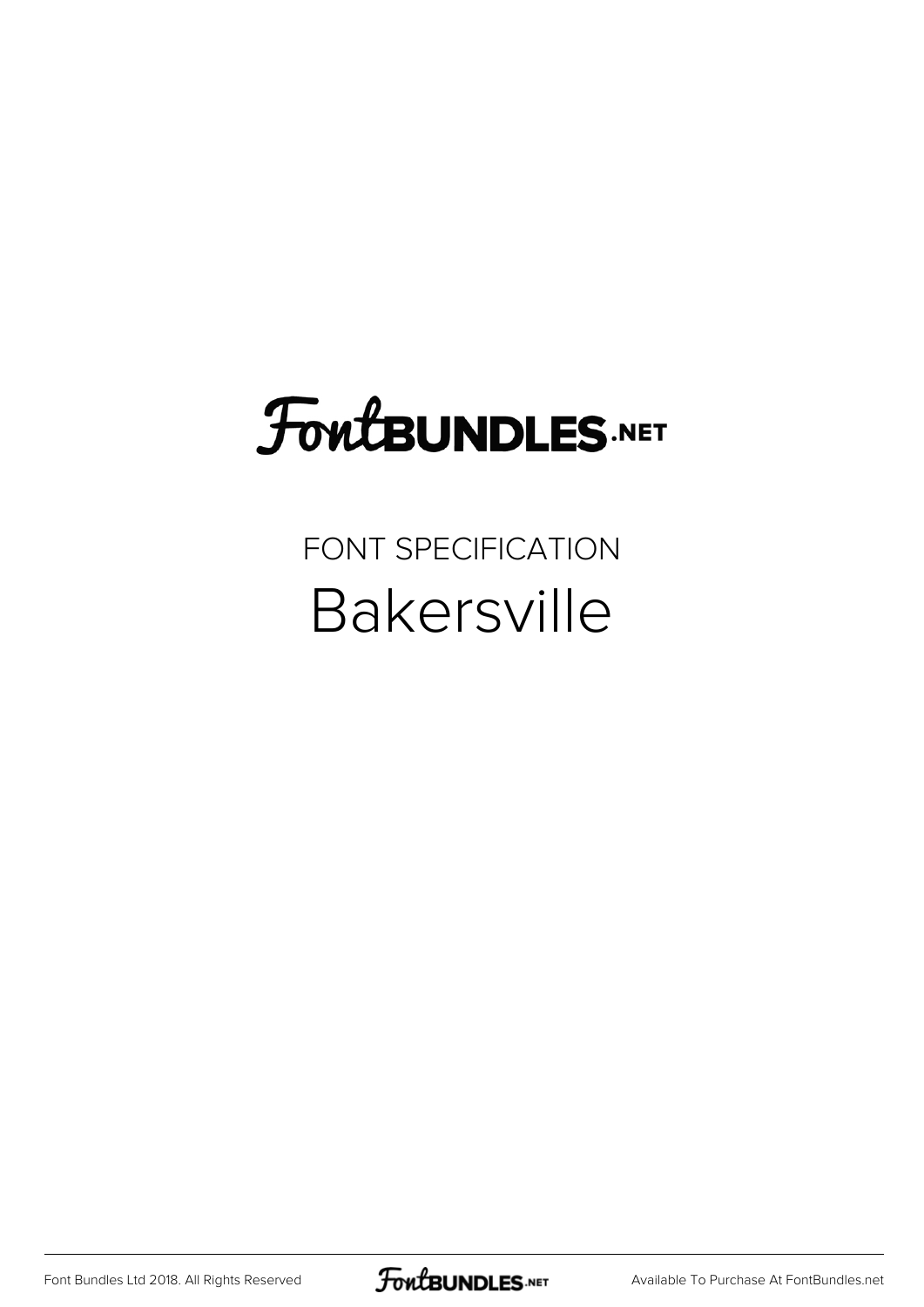### Full - Regular

**Uppercase Characters** 

### ABCDEFGHIJKLMNO PQRSTUVWXYZ

Lowercase Characters

### abcdefghijklmnopqrst UVWXYZ

**Numbers** 

### 0123456789

**Punctuation and Symbols** 

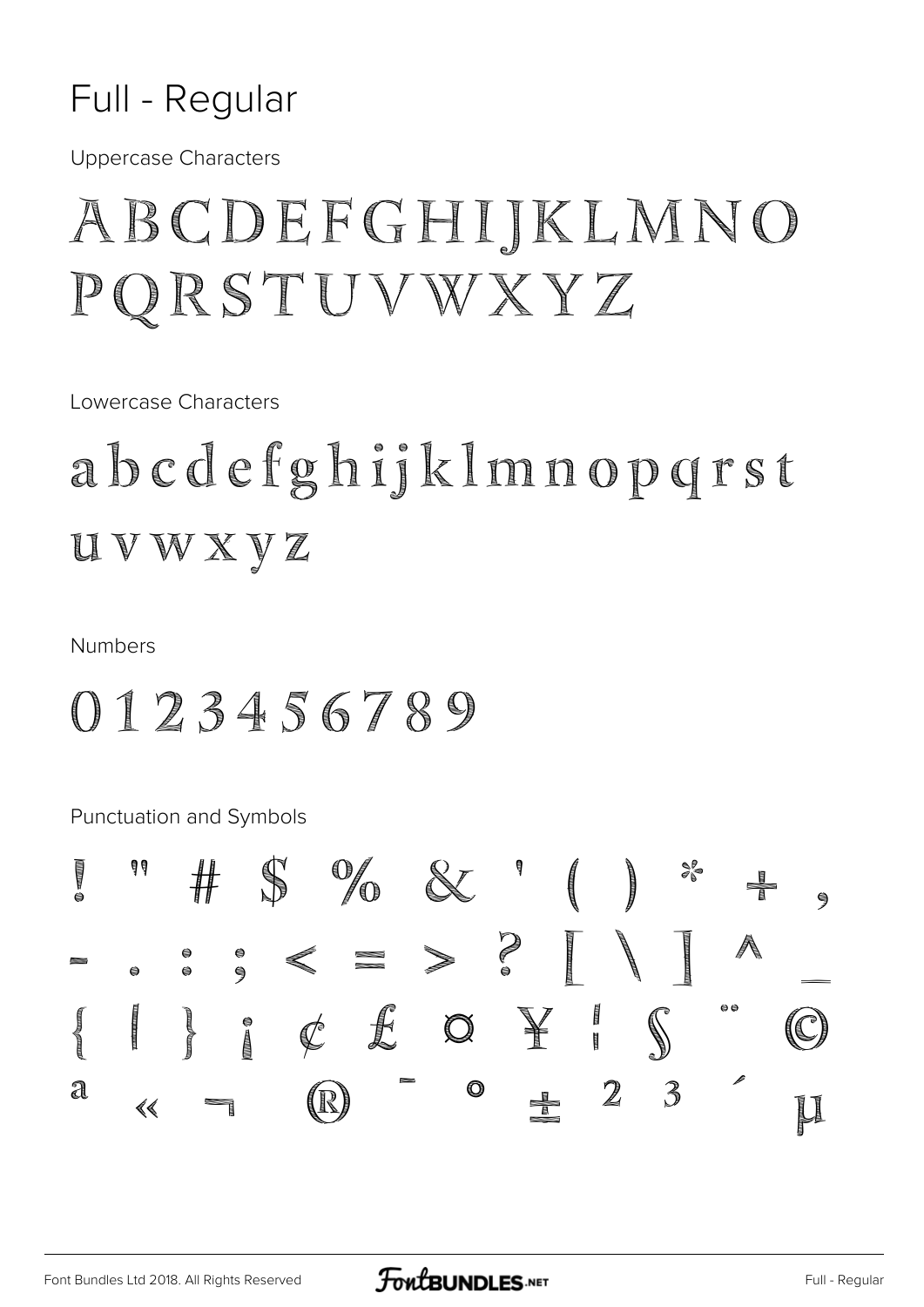$\int_1^{\circ}$  , 1 0 >>  $\frac{1}{4}$   $\frac{1}{2}$   $\frac{3}{4}$ All Other Glyphs

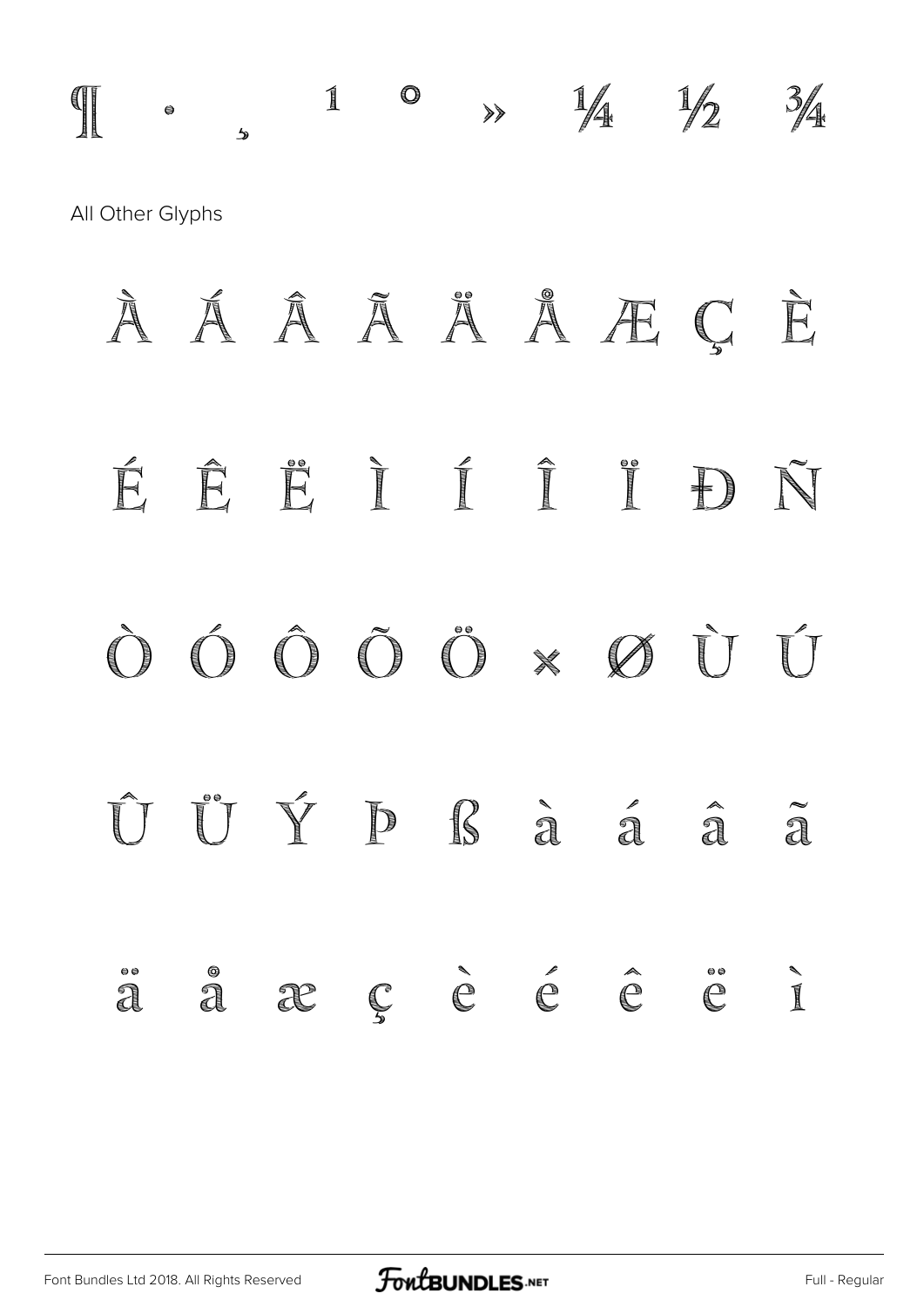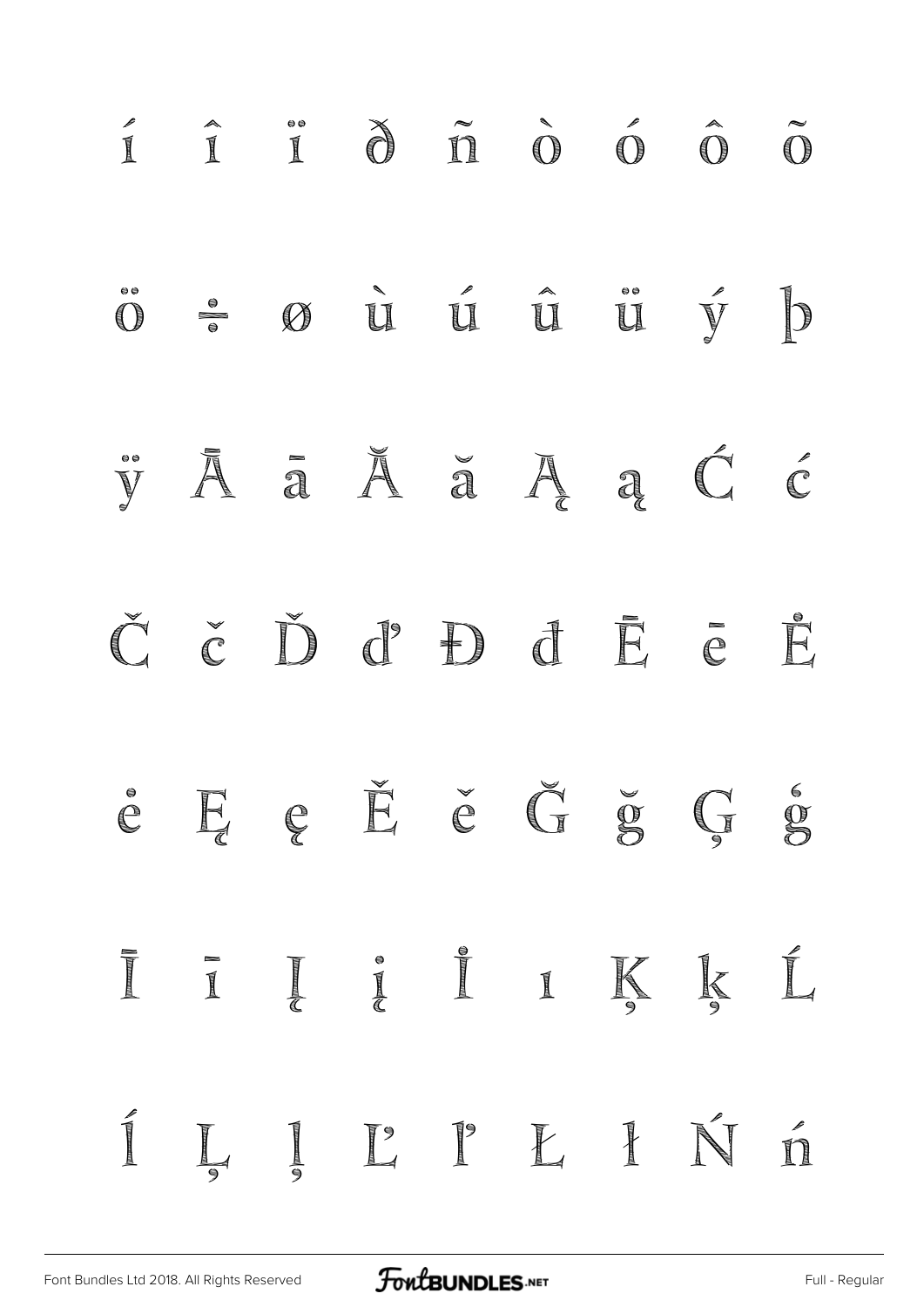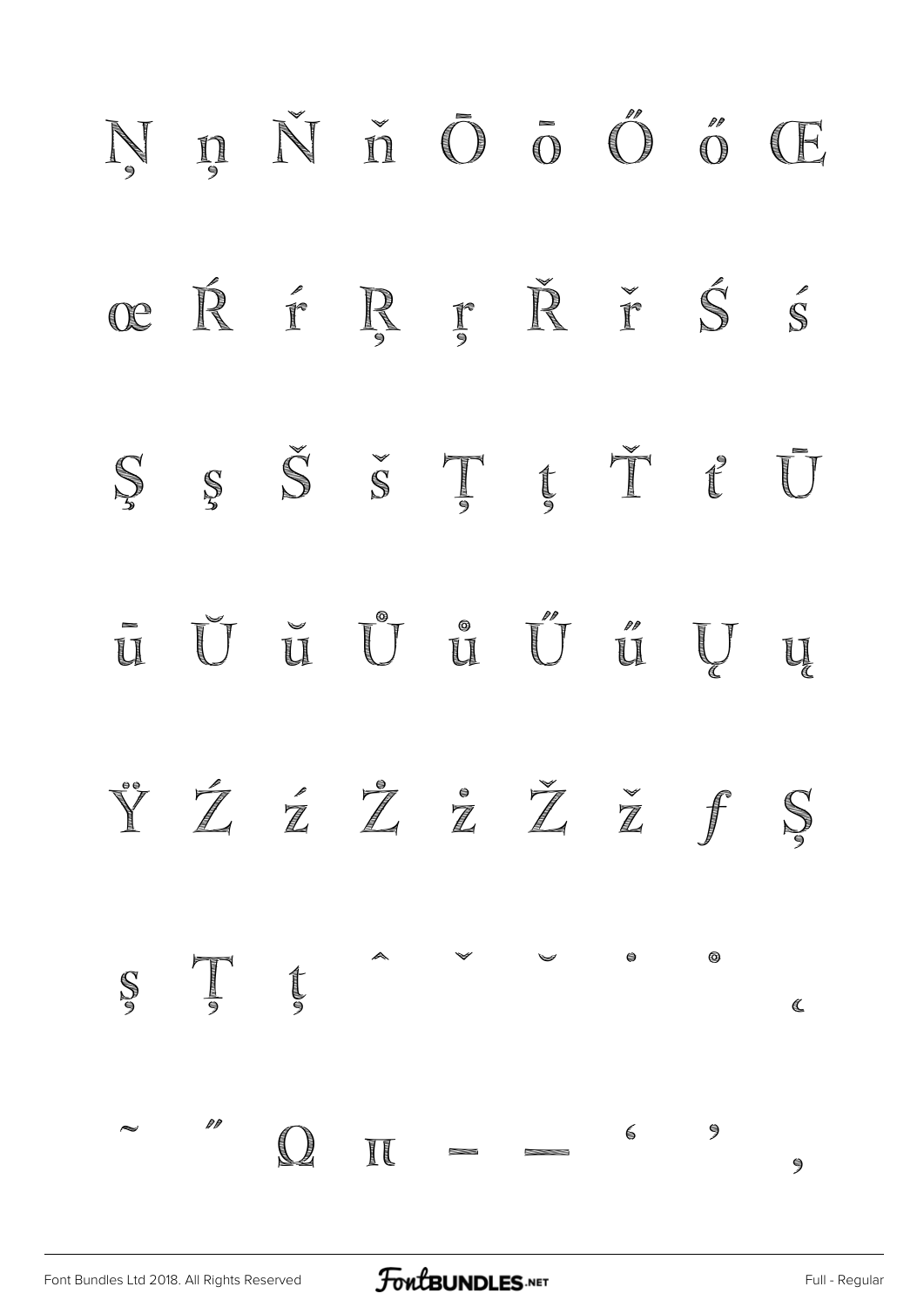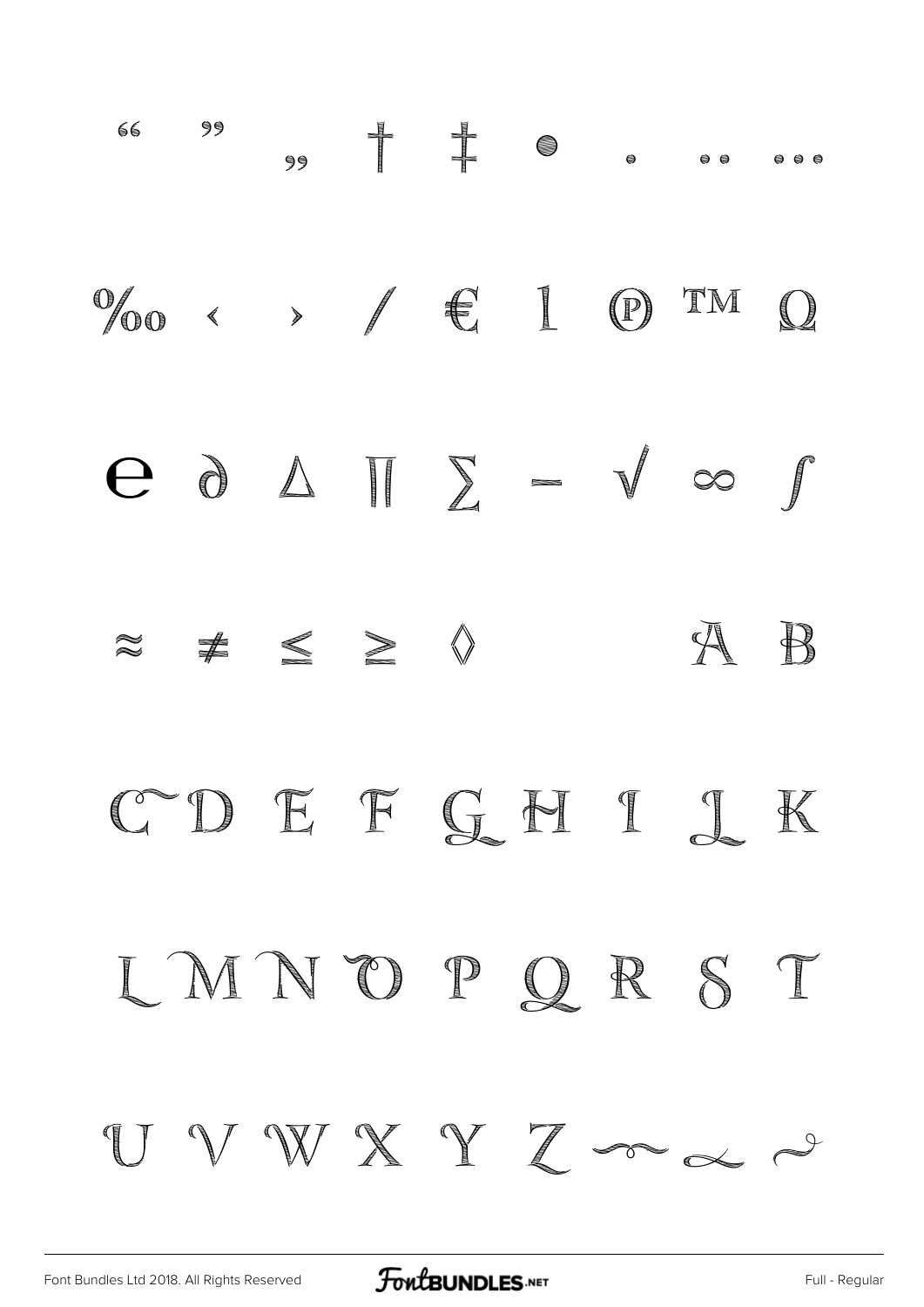## $\mathbb{C}$   $\sim$   $\mathbb{R}$  fi fi 1 2 3 @  $\mathbf{tf}$  fi fl  $\boxtimes$

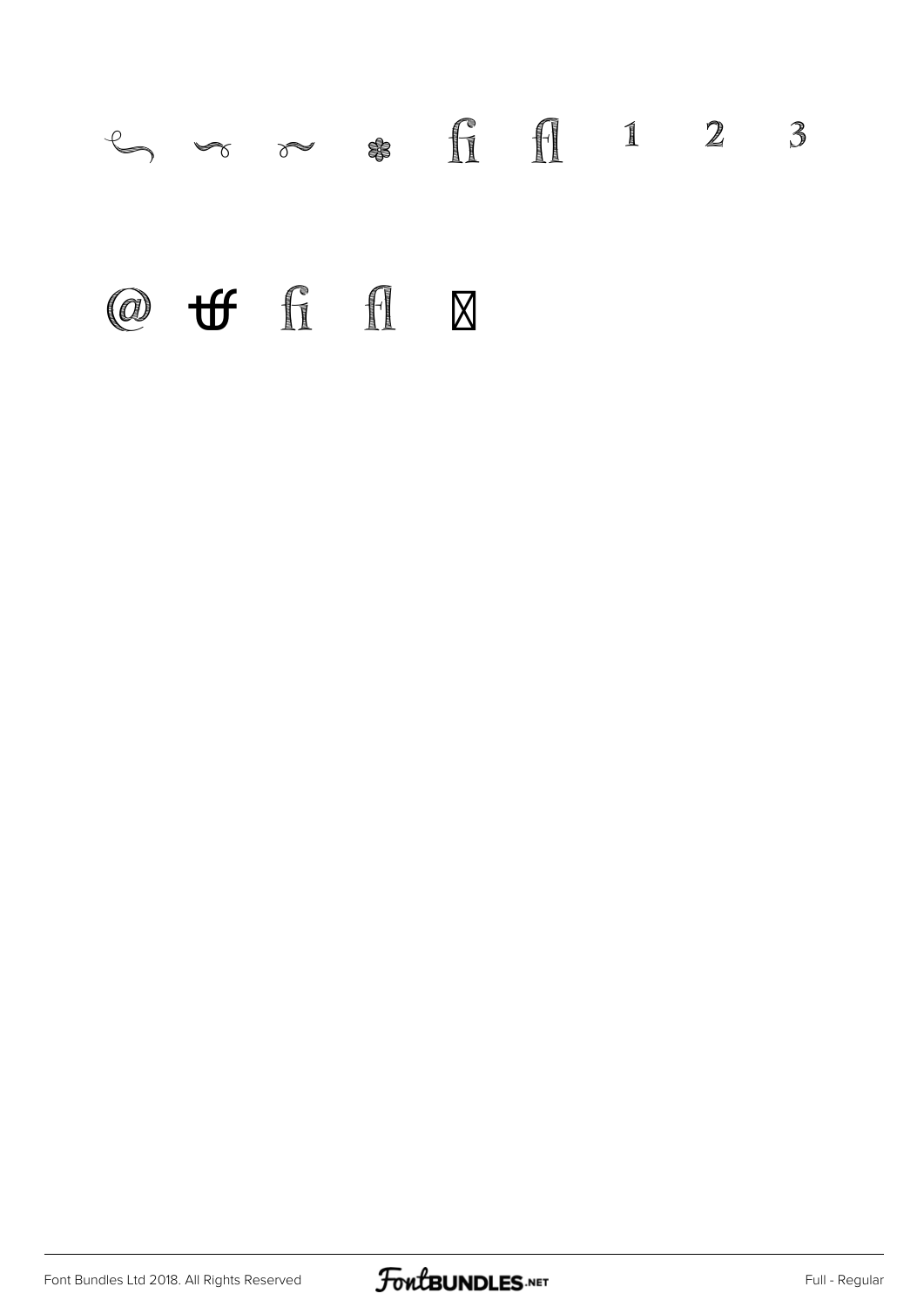### Bakersville Line - Line

**Uppercase Characters** 

### **XBCDEFGHIKLMNO**  $\mathbb{P} \mathbb{Q} \mathbb{R} \mathbb{S} \mathbb{T} \mathbb{U} \mathbb{V} \mathbb{W} \mathbb{X} \mathbb{Y} \mathbb{Z}$

Lowercase Characters

abcdefghijkImnopgrst UVWXYZ

#### **Numbers**

 $0123456789$ 

**Punctuation and Symbols** 

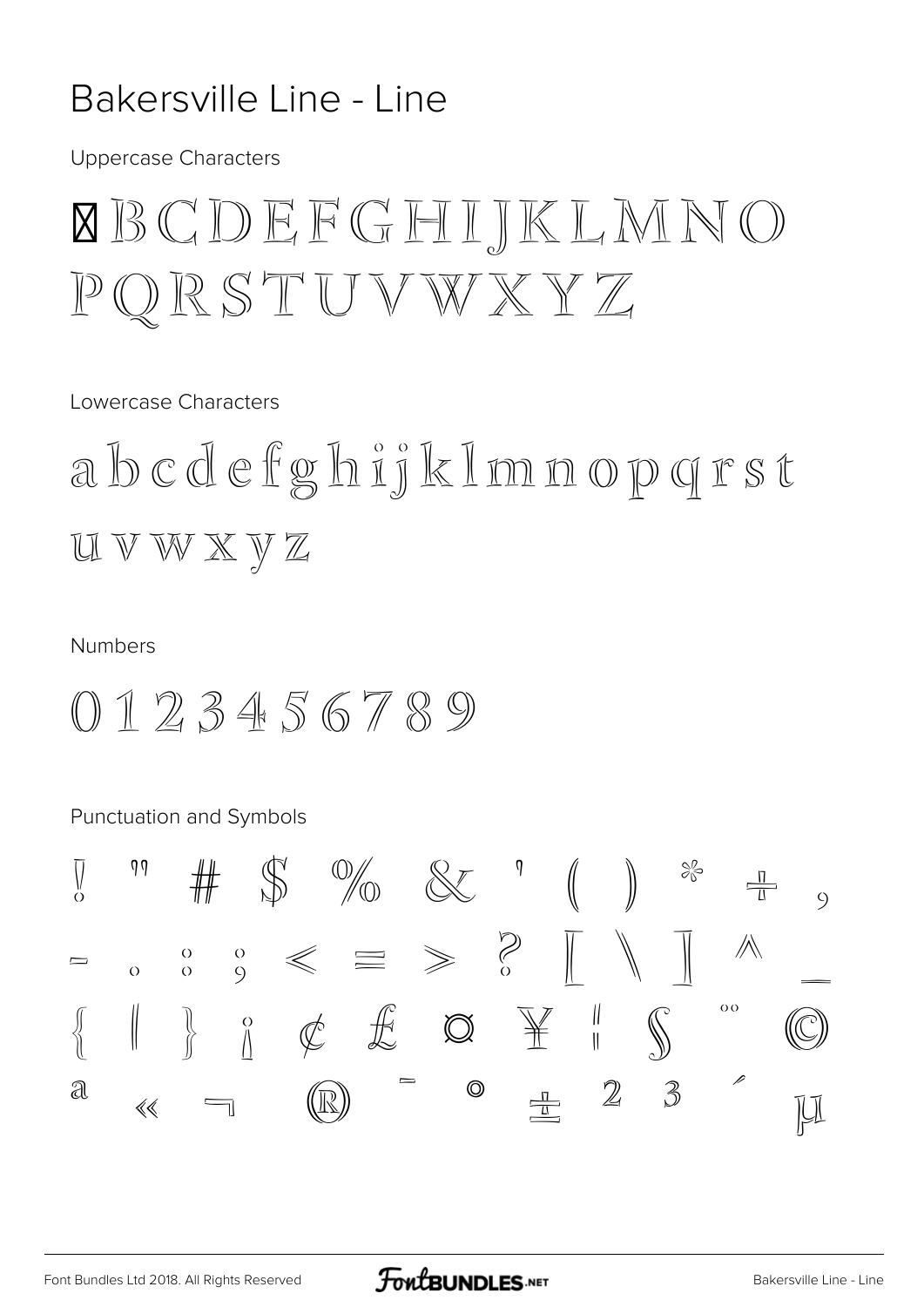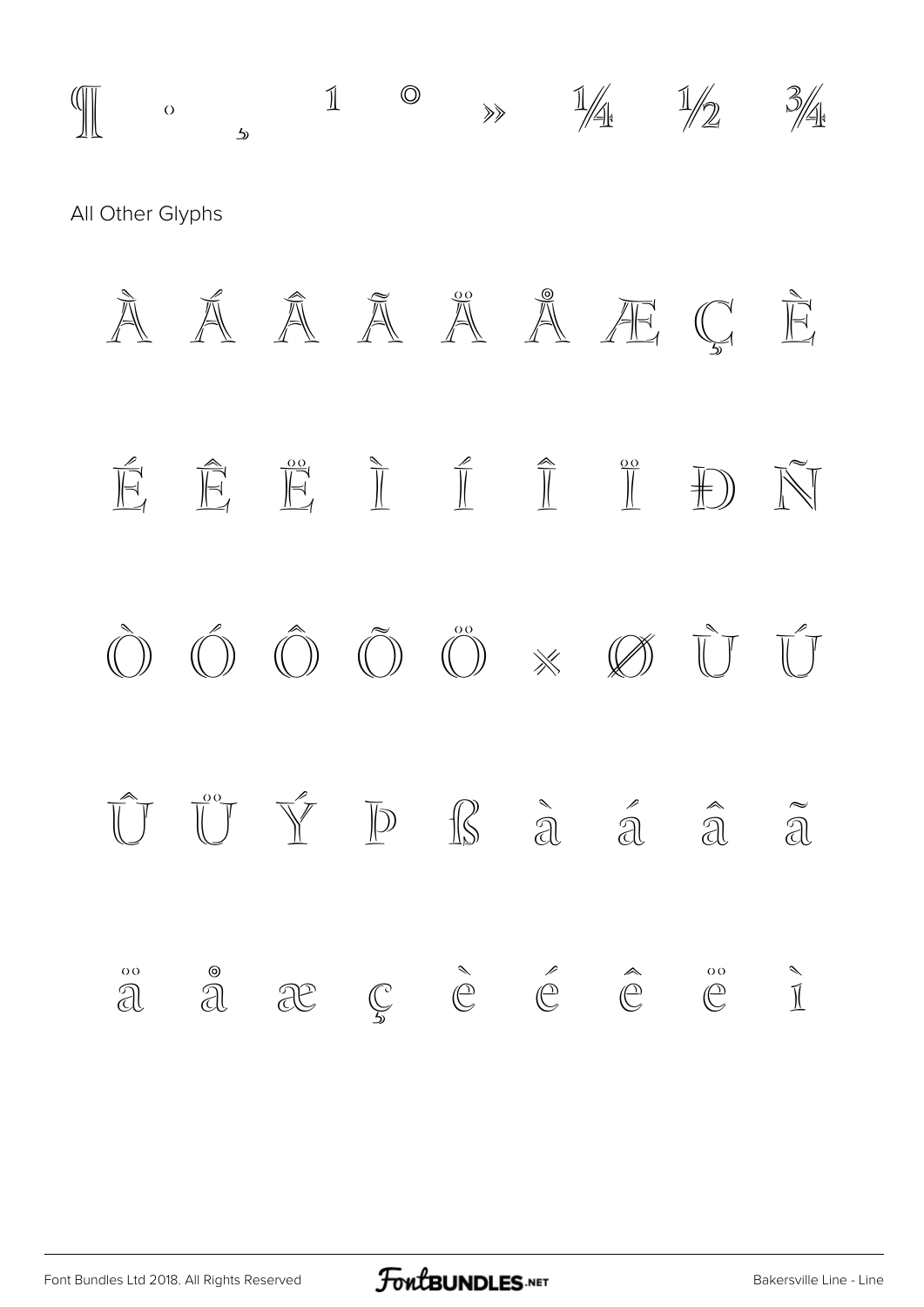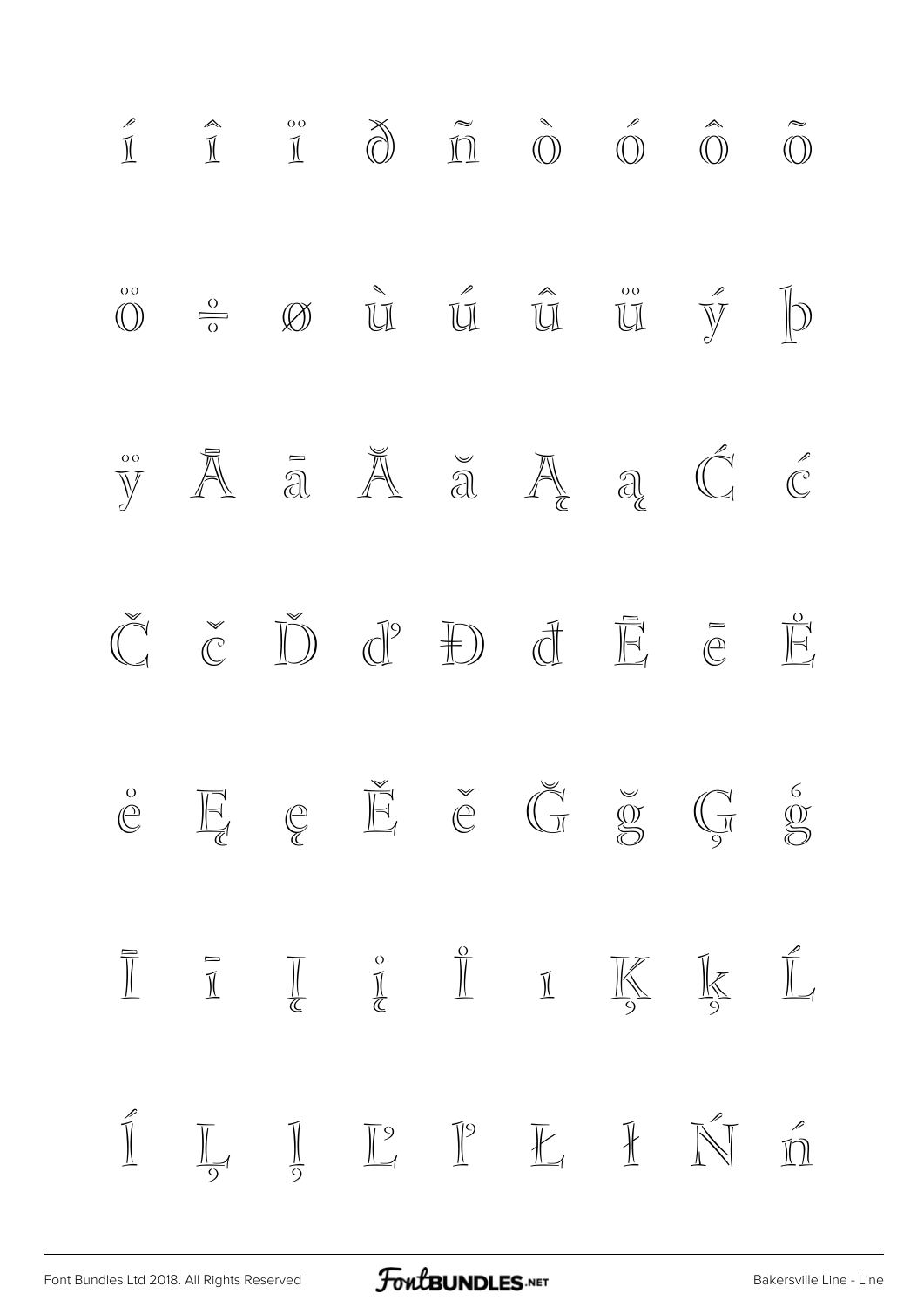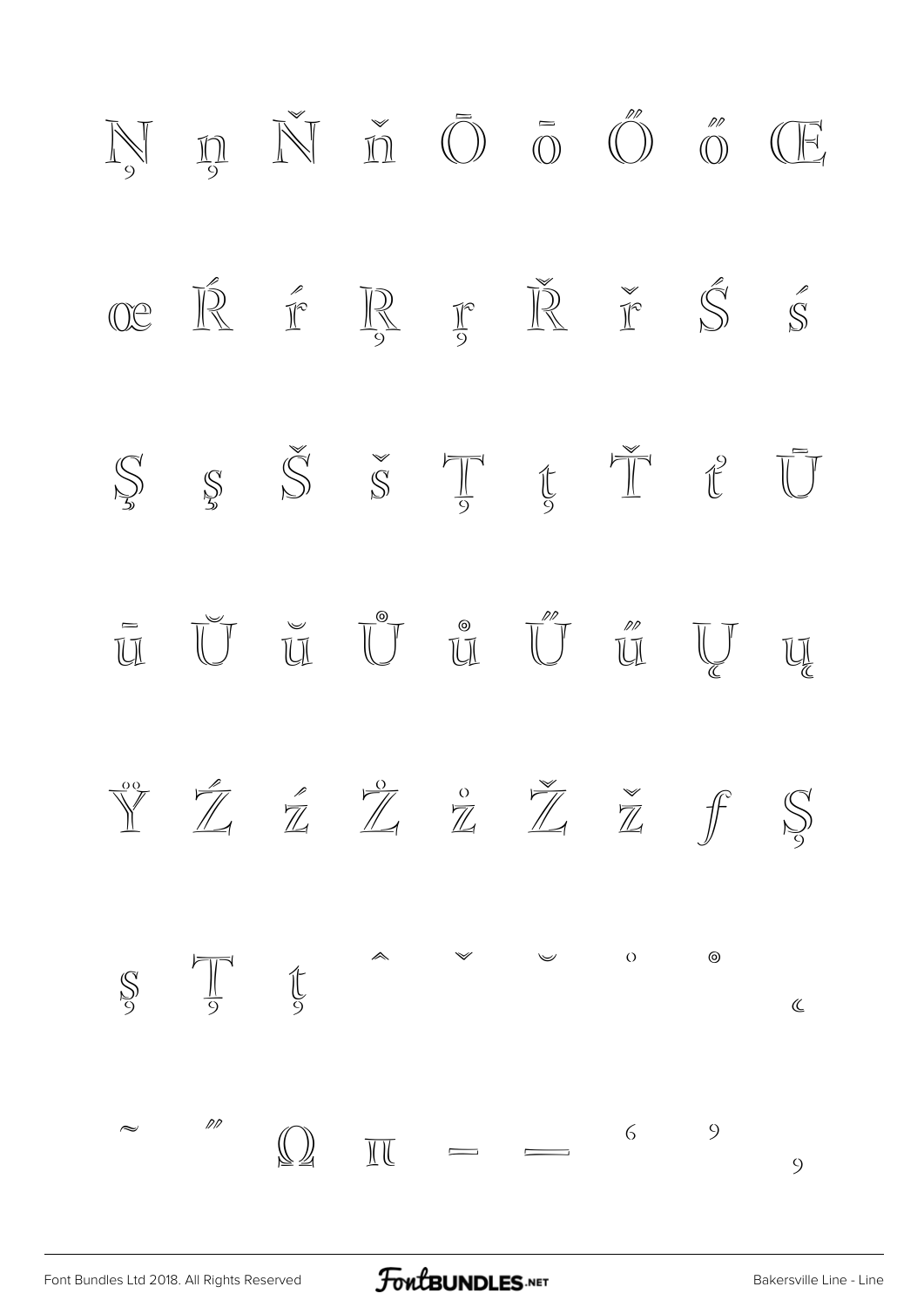